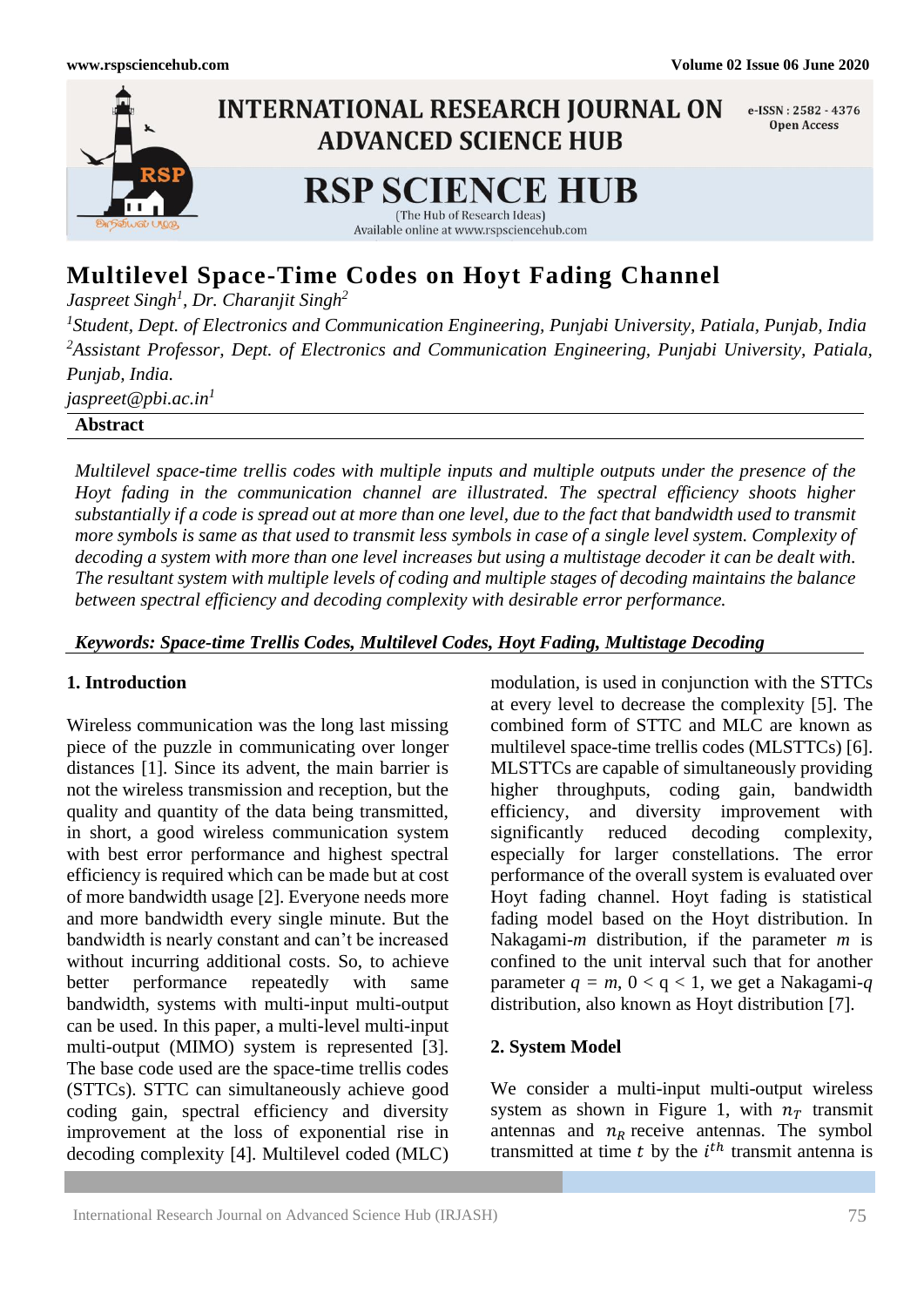denoted by  $Q_t^i$ ,  $1 \le i \le n_T$ . The channel exhibits Hoyt fading over the frame duration, means it is constant over one frame and varies independently between frames. Perfect Channel State Information (CSI) is available at the receiver only [8,9].

The received signal at time  $t$ , at the  $j<sup>th</sup>$  receive antenna is a noisy superposition of independently faded versions of the  $n<sub>T</sub>$  transmitted signals and is denoted by  $r_t^j$ ,  $1 \le j \le n_R$ . The complex baseband output of the  $j<sup>th</sup>$  receive antenna at time t is given by,

$$
r_t^j = \sum_{i=1}^{n_T} h_{j,i}^t Q_t^i + \eta_t^j
$$
 (1)

where,  $h_{j,i}^t$  is the path gain between the  $i^{th}$  transmit and  $j^{th}$  receive antennas and  $\eta_t^j$  is the noise associated with the  $j<sup>th</sup>$  receive antenna at time t. The path gains,  $h_{j,i}^t$ , are modeled as samples of independent non-complex Hoyt random variables with factor  $q = 0.5$ . The noise quantities are samples of independent complex Gaussian random variables with zero mean and variance of  $N_0/2$  per dimension.



**Fig.1. MLSTTC system.**

In matrix form, (1) can be represented as,

$$
\begin{bmatrix} r_t^1 \\ r_t^2 \\ \vdots \\ r_t^{n_R} \end{bmatrix} = \begin{bmatrix} h_{1,1}^t & h_{1,2}^t & \cdots & h_{1,n_T}^t \\ h_{2,1}^t & h_{2,2}^t & \cdots & h_{2,n_T}^t \\ \vdots & \vdots & \ddots & \vdots \\ h_{n_R,1}^t & h_{n_R,2}^t & \cdots & h_{n_R,n_T}^t \end{bmatrix} \begin{bmatrix} Q_t^1 \\ Q_t^2 \\ \vdots \\ Q_t^{n_T} \end{bmatrix} + \begin{bmatrix} \eta_t^1 \\ \eta_t^2 \\ \vdots \\ \eta_t^{n_R} \end{bmatrix}
$$
 (2)

In compact form, (2) can be represented as,

$$
\mathbf{r}_t = \mathbf{H}_t \mathbf{Q}_t + \mathbf{\eta}_t \tag{3}
$$

where,  $\mathbf{r_t} = (r_t^1, r_t^2, r_t^3, ..., r_t^{n_R})^T$ ,  $\mathbf{Q_t} =$  $(Q_t^1, Q_t^2, ..., Q_t^{n_T})^T$ ,  $\mathbf{\eta_t} = (\eta_t^1, \eta_t^2, ..., \eta_t^{n_R})^T$  and  $\mathbf{H_t}$ is the  $n_R \times n_T$  channel matrix whose  $j^{th}$ ,  $i^{th}$  entry is represented by  $h_{j,i}^t$ .

### **2.1 MLSTTC Encoder**

Similar to a multi-resolution modulation (MRM), here the encoder divides the constellation into equal divisions with parent-child like tree type graph association whereby each division has further sub-divisions. The bits at the input of the encoder are encoded and then mapped to MRM constellation with 2m points. The most significant encoded input bit is mapped to the main division or cluster. The least significant encoded input bit is mapped to the sub-divisions or sub-clusters within main division or main cluster and so on. This gives  $L$  resolutions for an  $M$ -QAM constellation, whereby,  $M = 4L$ , with each resolution as a 4-QAM constellation, reducing to  $L$  component codes being used to encode the input data. System model of a MLSTTC system is shown in Figure 1, with component codes denoted as  $C(1), C(2), \ldots, C(L)$ . STTCs are employed as main the component codes. The output of  $C(L)$  is denoted as  $x_t(L)$ . Partition criteria is based on the MRM is used on each of the  $n<sub>T</sub>$  transmit antennas dividing the signal constellation into tree-like divisions, with each division having its own sub-divisions. Each point in the underlying  $M$ -QAM constellation, at time  $t$ , the symbol transmitted from the  $i<sup>th</sup>$  transmit antenna is given by,

$$
Q_t^i = d_{x(1)}x(1)^i + d_{x(2)}x(2)^i + \dots + d_{x(L)}x(L)^i \qquad (4)
$$

where,  $d_{x(1)}$ ,  $d_{x(2)}$ , ...  $d_{x(L)}$ , are the cluster distances corresponding,  $x_t(l)^i$  a 4-QAM symbol generated by the  $l^{th}$  component code,  $1 \leq l \leq L$ .

# **2.2 MLSTTC Decoder**

Multi-stage decoder with  $L$  stages is shown in Figure 1. It is used to decrypt and/or decode the data received from the Hoyt faded channel [8]. Firstly, it decodes the output of  $C(1)$ . The approximated value of  $\mathbf{x}_t(1)$  denoted by  $\hat{\mathbf{x}}_t(1)$  is sent to the next stage to decode the value of  $x_t(L-1)$  to get  $\hat{\mathbf{x}}_t(L-1)$  and so on [9]. The final decoding stage uses the estimates obtained from levels  $1$  to  $L - 1$ , viz.  $\hat{\mathbf{x}}_t(1), \hat{\mathbf{x}}_t(2), \dots, \hat{\mathbf{x}}_t(L-1)$  to get  $\hat{\mathbf{x}}_t(L)$ .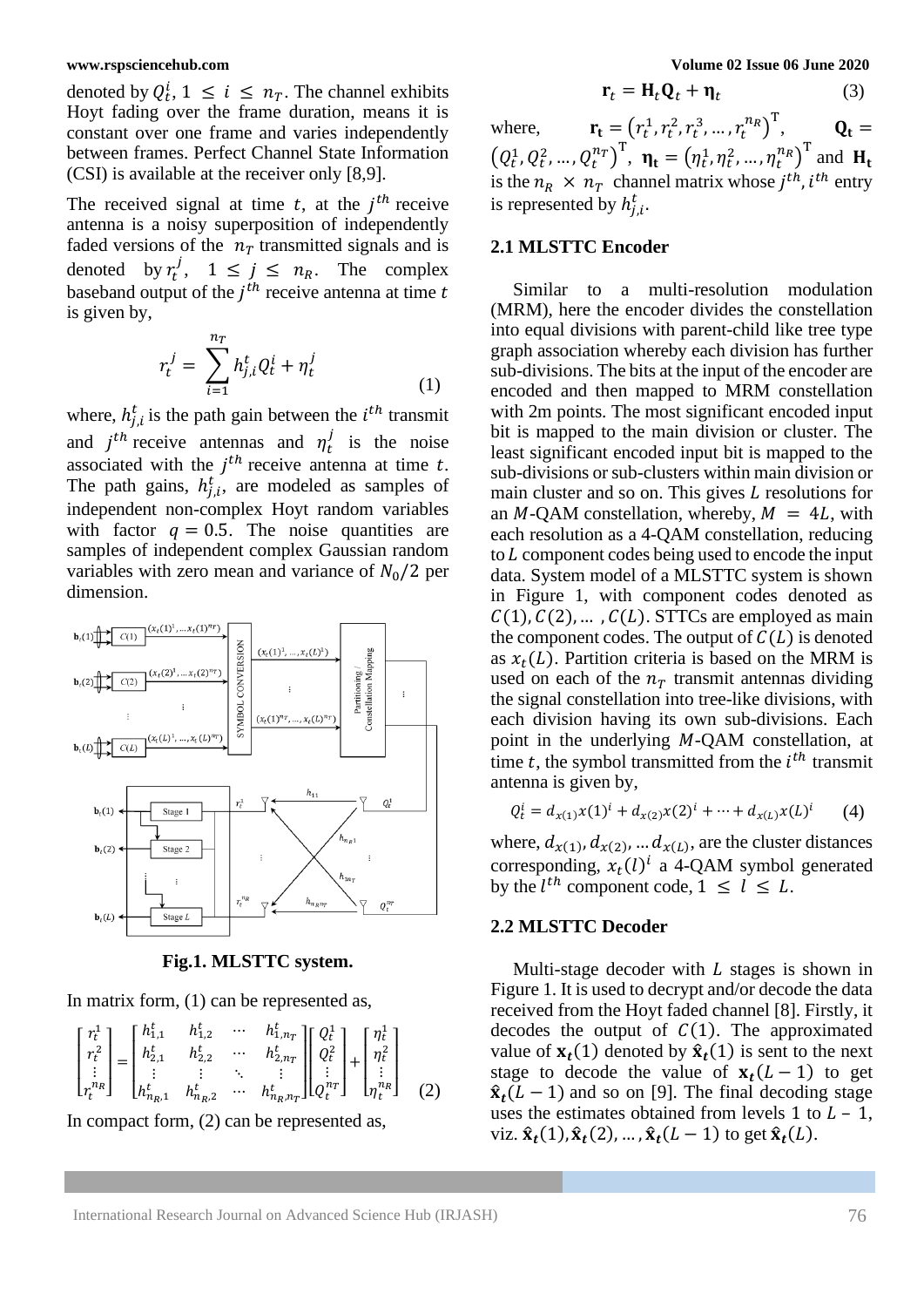The received signal at the  $j<sup>th</sup>$  receive antenna at time  $t$  is given by,

$$
r_t^j = \sum_{l=1}^L \sum_{i=1}^{n_T} h_{j,i}^t d_{x(l)} x(l)^i + \eta_t^j
$$
 (5)

For an *L*-level MLSTTC system, if the decoding starts from stage  $L$ , the branch metric at stage  $k$ , where  $1 \leq k \leq L$ , for a transition labeled  $x_t(k)^1, x_t(k)^2, \ldots, x_t(k)^i$  can be calculated as

$$
\max_{\substack{x_t(l), \\ i: 1, \dots, k-1 \\ p=k+1}} \sum_{j=1}^{n_R} \left| r_t^j - \sum_{l=1}^k \sum_{i=1}^{n_T} h_{j,i}^t d_{x(l)} x(l)^i \right|
$$
\n
$$
- \sum_{p=k+1}^L \sum_{i=1}^{n_T} h_{j,i}^t d_{x(p)} \hat{x}(p)^i \Bigg|^2 \tag{6}
$$

In the final stage, the Viterbi algorithm is used to decode the path with the lowest accumulated metric.

### **3. System Performance**

System is evaluated for error performance with 2 transmit and 1 receive antenna, 2 transmit and 2 receive antennas and 2 transmit and 4 receive antennas. Bi-level coding  $(L = 2)$  and a 16-OAM constellation is partitioned two times using 4-way partitions into subset of constellation points. The subset distances  $d_{x(1)} = 2$  and  $d_{x(2)} = 1$ . Component code  $C(1)$  &  $C(2)$  are 4-QAM STTCs designed for 2 transmit antennas using trace criterion with trellis diagram shown in Figure 2 [9]. Hoyt fading channel model is assumed over the frame duration, which is constant over a frame and varies independently between frames. A total of 130 input symbols per frame are considered with 1000 frames in total. The number of input bits per symbol is 2, thus, the spectral efficiency of 4 bits/sec/Hz is achieved. Perfect channel state information is assumed to be present at the receiver only [8]. The effect of receive diversity using 2 transmit antennas and various counts of receive antennas is evaluated on the error performance. Frame error rate (FER), symbol error rate (SER) and bit error rate (BER) of the code are calculated. The error performance results are drawn against the signal-to-noise ratio (SNR) per receive antenna. The FER, SER and BER performance of the MLSTTC system described here in this section is shown in Figure 3, 4 and 5 respectively. The x-axis in Figure 3, 4 and 5 denotes

the SNR from 0 dB to 40 dB. The y-axis in Figure 3, 4 and 5 corresponds to the respective error rate.



**Fig.2. Trellis structure for 4-state STTC designed using Trace Criterion for 2 transmit antennas.**



### **Fig.3. FER performance of a 2 level MLSTTC for two transmit and different number of receive antennas.**

At 16 dB SNR, the FER is 0.797, 0.13 and 0.003 for 1, 2 and 4 receive antenna respectively. The results of frame error rate depict the increase in performance of the system with increase in the number of receive antennas as expected.



**Fig.4. SER performance of a 2 level MLSTTC for two transmit and different number of receive antennas.**